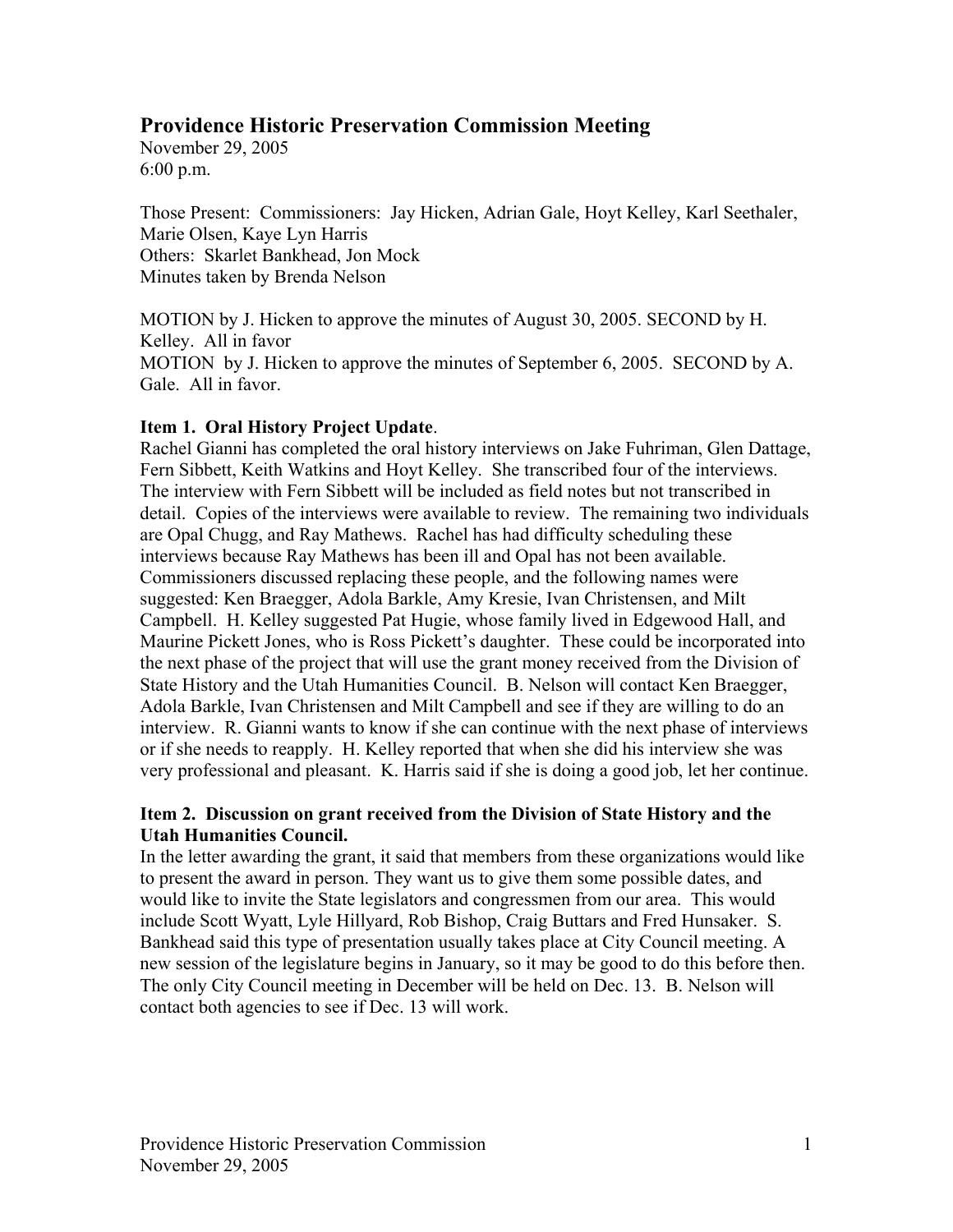#### **Item 3. Discussion on Commission members' terms and a liason person.**

The ordinance states that each Commissioner will serve a minimum of 2 years. When asked if they are willing to continue their service, everyone said yes. There is still one vacancy on the Commission. The procedure to appoint another member is to suggest names to the City Council and have them approved. Members suggested include Dale Astle, Louise Everton, and Myral Bitters. There was a question as to how many members can be on the Commission. The ordinance states we must have at least 5, but everyone felt 7 was a good idea.

A liaison person would attend City Council meetings, as needed, to keep the Council informed on activities of the Commission. Commission chairman, Karl Seethaler, was the unanimous choice to be the liaison. S. Bankhead read from the ordinance that members are to follow all the guidelines of Utah State Code 11. 18. 2. B. Nelson will get a copy of this code for the Commission.

## **Item 4. Grant proposal for 2006**

The deadline for applying for a grant from the Utah State Historical Society is in February. The Commission's next scheduled meeting is the end of January. There are several possibilities for a grant application, such as: an in-depth survey of some of the homes that were identified on the reconnaissance survey as possibilities for the national historic register, creating a historic district, making a pamphlet of the homes identified to be of historical or architectural significance, plaques for historical landmarks. In the reconnaissance survey, K. Broschinsky identified an area for the historic district, and gave recommendations for future projects. Wilson Martin, of SHPO, said we didn't need to have a standard survey done because in the reconnaissance survey K. Broschinsky did almost every home in the proposed district anyway. We need to hire a consultant to prepare a nomination for the historic district. It was suggested that we ask Wilson Martin to come and speak about the creation of a historic district and answer any questions the Commission or citizens may have.

Commission discussed making plaques for historic landmarks. We would like a plaque for the quarry. S. Bankhead said that the Forest Service and the City are partnering together to put monuments or plaques in Providence Canyon. Maybe this could be done under the umbrella of historic preservation.

The grant is due in February, so we want to have Wilson Martin come in January. An article in the January newsletter will let the public know about Mr. Martin's presentation and the area defined as the historic district. J. Hicken suggested we ask K. Broschinsky what the next step should be, and if she would be interested in helping with a historic district nomination. Commission felt it would be good to use K. Broschinsky because she is familiar with the project. In order to apply for the grant, we need to know the consultant fee. We need to put out a Request for Proposal before we apply for a grant.

#### **Item 5. Discussion about creating a historic district.**

This has been discussed with previous items.